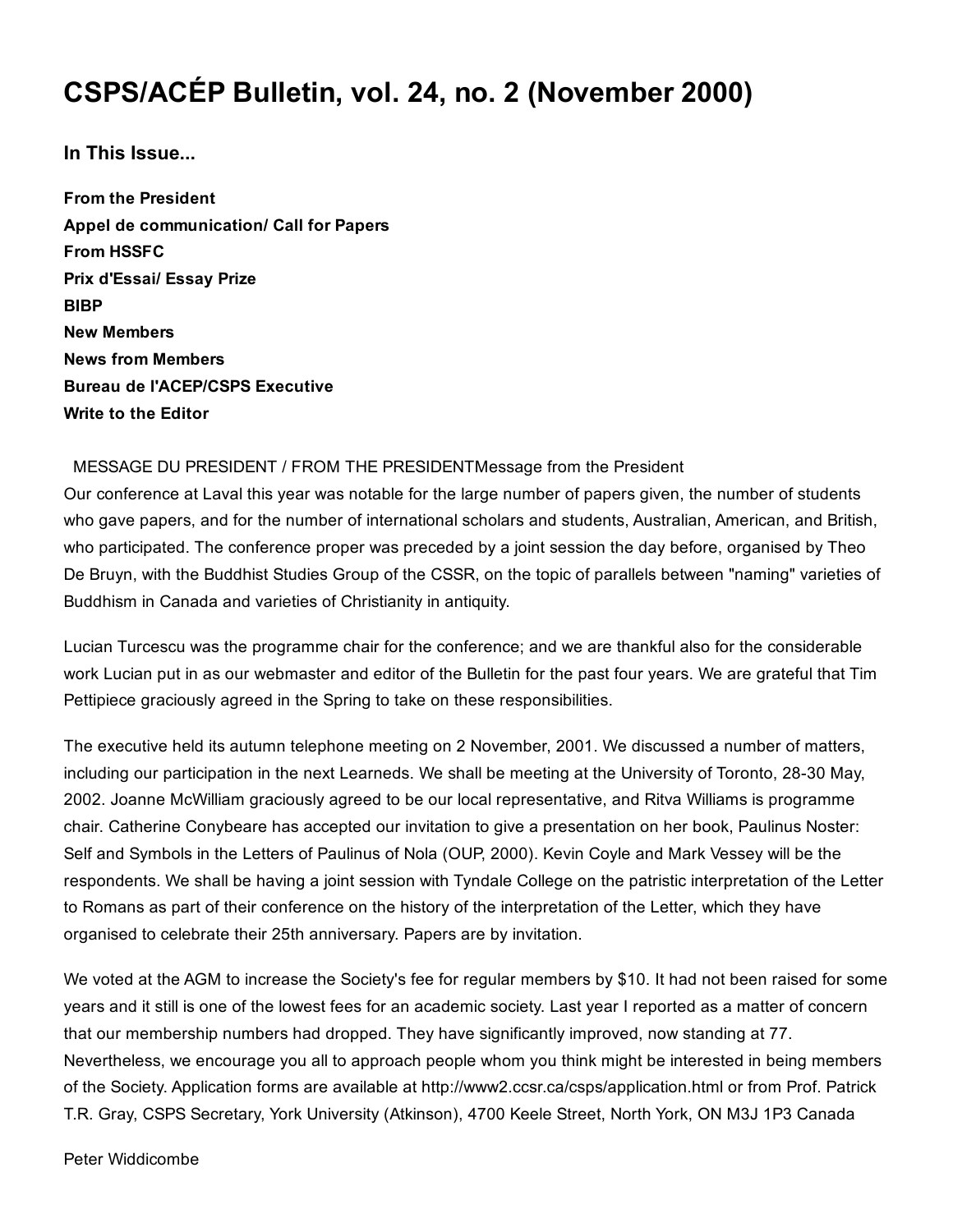#### APPEL DE COMMUNICATION/ CALL FOR PAPERS

#### I. CALL FOR PAPERS: THE CANADIAN SOCIETY OF PATRISTIC STUDIES

#### PROGRAMME PROPOSALS

#### Annual Meeting: University of Toronto, May 28-30, 2002

The Canadian Society of Patristic Studies will hold its annual meeting at the University of Toronto from May 28th to 30th, 2002. Papers in English or French are invited for presentation in the form of short communications followed by discussion (time for presentation and discussion is usually 30 minutes). Proposed titles, along with an abstract of approximately 100 words, should be submitted by January 31, 2002 at the latest. Please submit proposals in both digital format (e-mail attachment or diskette) and paper copy. The programme must be approved for printing in February; therefore, proposals that are not submitted in time cannot be accommodated within the schedule. Please send proposals for papers, communications or other events for the programme to the Programme Coordinator:

Dr. Ritva H. Williams Department of Religion Augustana College 639 – 38th St. Rock Island, IL 61201 rewilliams@augustana.edu

#### APPEL DE COMMUNICATION: LA SOCIETE CANADIENNE DES ETUDES PATRISTIQUES

#### SOUMISSIONS AU PROGRAMME

#### Reunion annuelle: Université de Toronto, 28-30 mai, 2002

La societé canadienne des études patristiques tiendra sa reunion annuelle à l'Université de Toronto du 28-30 mai 2002 dans le cadre du Congres des sciences sociales et humaines. Vous êtes invités à presenter, en francais ou en anglais, une courte communications suivie d'échanges, le tout reparti sur une periode de trente minutes. On devra faire parvenir au plus tard le 31 janvier 2002 le titre de la communication et un bref résumé d'une centaine de mots au responsible du programme. On vous demande de soumettre les renseignements en forme digitale (courrier électronique ou disquette) et sur papier, à: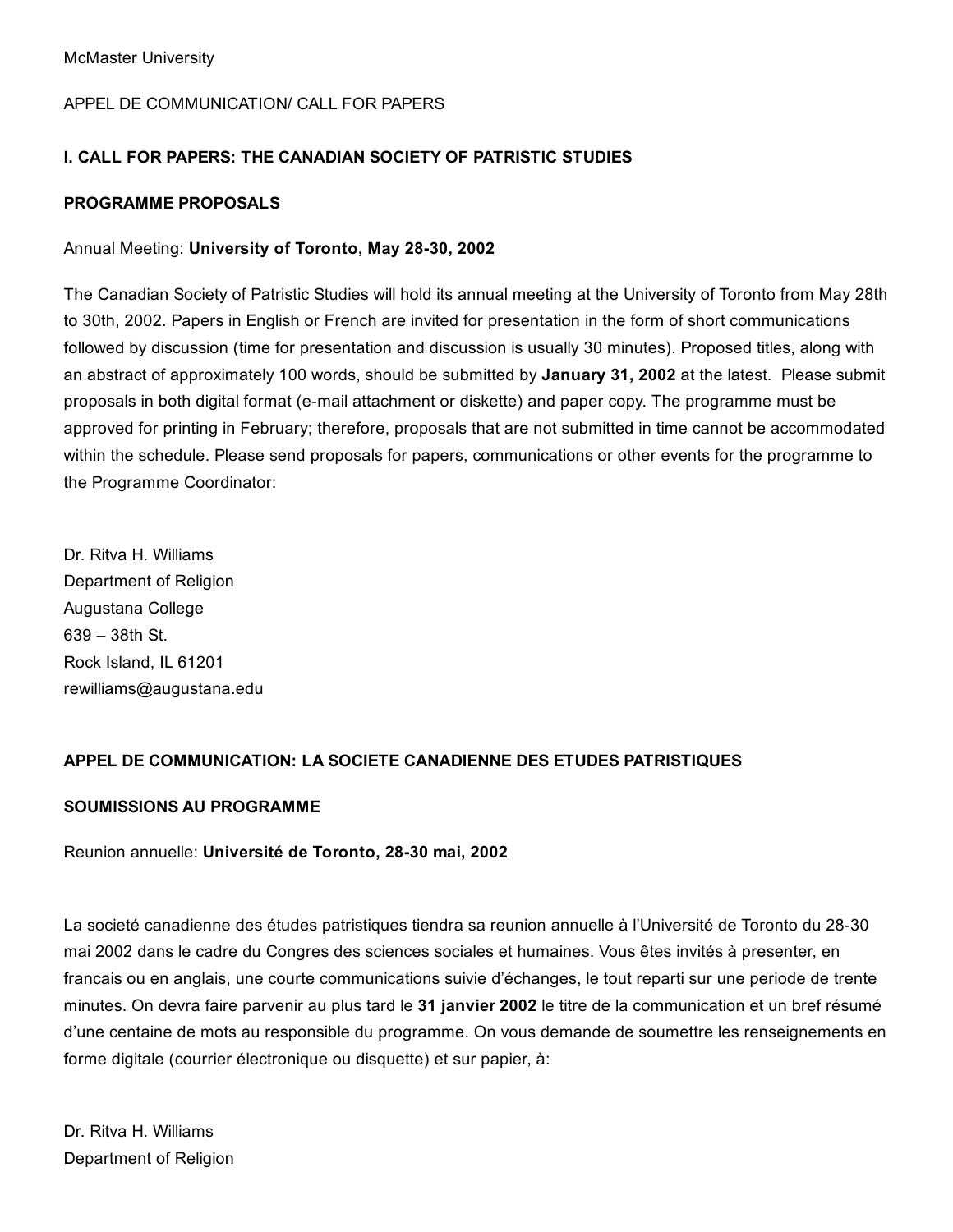Augustana College 639 –38th St., Rock Island, IL 61201 rewilliams@augustana.edu

2002 Book DiscussionCatherine Conybeare has accepted our invitation to give a presentation on her book, *Paulinus Noster: Self and Symbols in the Letters of Paulinus of Nola* (OUP, 2000). Kevin Coyle and Mark Vessey will be the respondents. NOTE: *Information about the possibility of ordering her book at a reduced price will be forthcoming.*

#### II. CALL FOR PAPERS: CSBS RELIGIOUS RIVALRIES SEMINAR

This year, the Religious Rivalries seminar turns its attention to the area of North Africa, particularly the city of Carthage. Richard Ascough, the convenor, writes: "We are looking for papers that will provide a general orientation to aspects of religious life in that area. We are particularly interested in looking at conflict and cooperation among religious groups within this area and between groups in this area and groups elsewhere in the circum-Mediterranean world. We are attempting to discern the nature and levels of interactions among religious groups. We are also interested in papers that discuss the use of the New Testament in North Africa."

Please contact Richard for further information, either by email (rsa@post.queensu.ca) or by snail mail (Richard Ascough, Queen's Theological College, Kingston, ON, K7L 3N6), or visit his Rivalries website. Proposed titles, along with an abstract of approximately 100 words, should be submitted to him; seminar convenors are also expected to submit their recommendations to the Programme Coordinator, so they need to hear from potential contributors by December 15, 2001 at the latest. Contributors should submit their proposals in both digital format (e-mail attachment or diskette) and paper copy. Copies of the papers selected for the Seminar will be available on this website in .pdf format about one month prior to the [Conference.](http://web.archive.org/web/20150201000941/http://post.queensu.ca/~rsa/Rivalries/Religious_Rivalries.html) See Religious Rivalries **Website** 

#### III. CALL FOR PAPERS: "PROMISED LANDS"

The Committee for Medieval Studies at the University of British Columbia invites proposals for papers to be given at its Thirty-Second Medieval Workshop, to be held at the Peter Wall Institute for Advanced Studies, UBC

### 2426 October 2002

on the theme of PROMISED LANDS: THE BIBLE, CHRISTIAN MISSIONS, AND COLONIAL HISTORIES IN LATIN CHRISTENDOM, 400-1700 AD

"Latin Christendom" is meant in a broad sense, so as to include Roman Catholic and Protestant missions to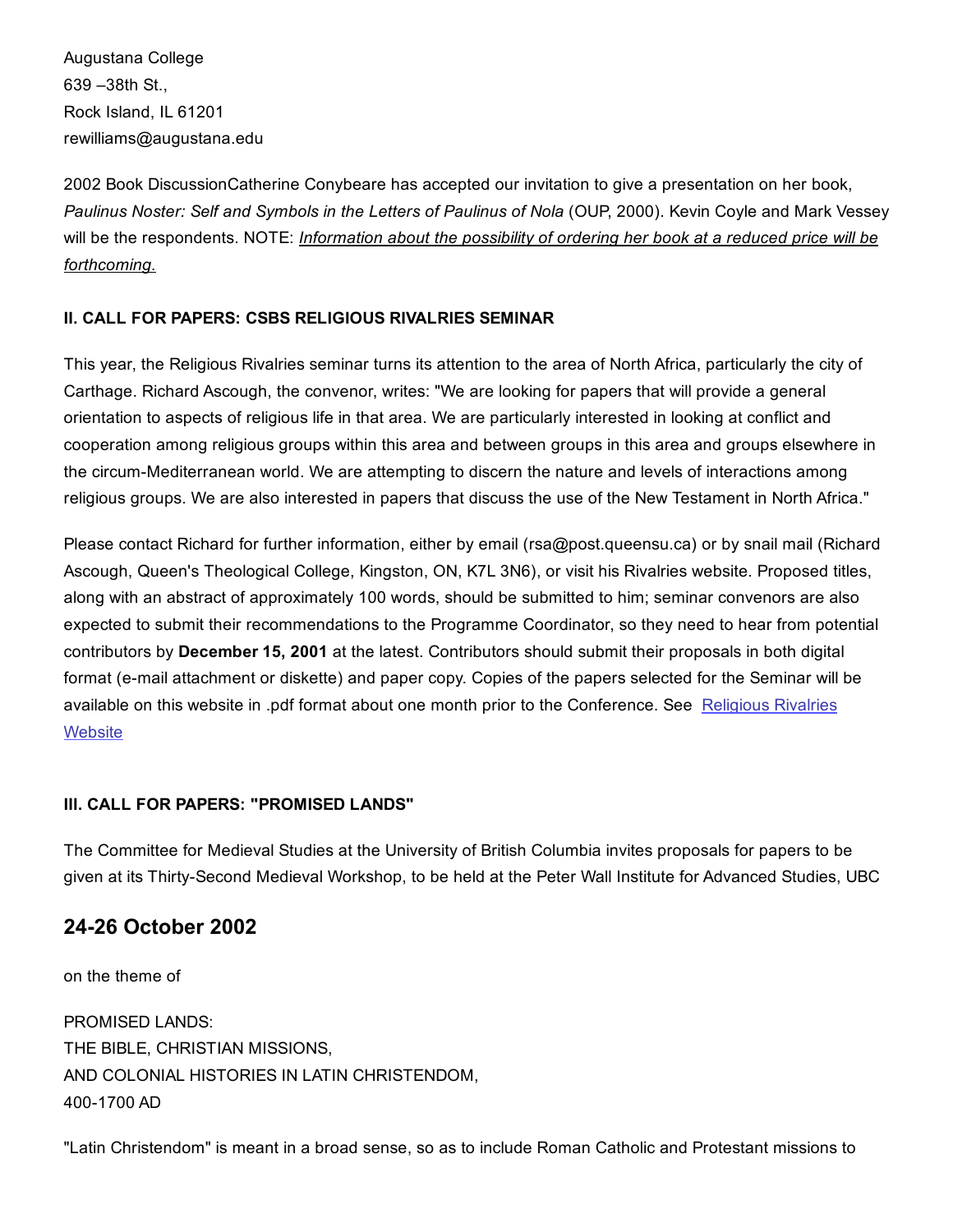Asia and the Americas as well as the "conversions" of European peoples. Similarly, "mission" will be taken to embrace all forms of religio-political expansionism, including those involving armed force. The aim of the workshop will be to bring together scholars working on chronologically and geographically separated theatres of christianization, to address the complex of relations between

narratives and theories of territory, conquest and settlement derived from or referred to the BIBLE,

emergent histories of CHRISTIAN EMPIRE and of the MEDIEVAL or EARLY MODERN NATION, and

-ideas and stories of land-title, nationhood and empire among COLONIZED and/or CHRISTIANIZED peoples before, during and after exposure to Christian missions.

Contributions are solicited from specialists in all relevant fields. Comparative and/or interdisciplinary perspectives will be especially welcome.

Please send a short biography and proposal (max. 500 words) to:

Mark Vessey/ Christine Jones Department of English University of British Columbia 397-1873 East Mall Vancouver, BC Canada V6T 1Z1

## MESSAGE FROM THE PRESIDENT OF THE HUMANITIES AND SOCIAL SCIENCES FEDERATION OF CANADA (HSSFC)

Patricia Clements, the President of the Humanities and Social Sciences Federation of Canada (HSSFC) sent this letter recently to members of the Annual General Assembly of the HSSFC. It provides an update on ongoing work at the HSSFC as well as information on a new initiative, a proposed Canadian Endowment for the Humanities and Social Sciences. Theodore de Bruyn is CSPS's representative to the Annual General Meeting of the HSSFC, which will next meet on November 24-25, 2001. If you have any comments or questions, please contact him at tdebruyn@cyberus.ca or (613) 730-7841.

Update from the President of the Humanities and Social Sciences Federation of Canada:

In preparation for our meeting at the end of November, I am writing to bring you up to date on current activities of the Federation, and to tell you of a recent important decision of the Federation's Board of Directors relating to the financial future of the Federation.

First, the update. As you will recall from our discussions at the Annual General Meeting in November 2000, we laid out a very ambitious plan of activity for this year. It's been busy:

This year, the Aid to Scholarly Publications Programme celebrated its sixtieth anniversary, and Judith Herz, who in November is completing her work as Chair of the Programme, together with the Management Board and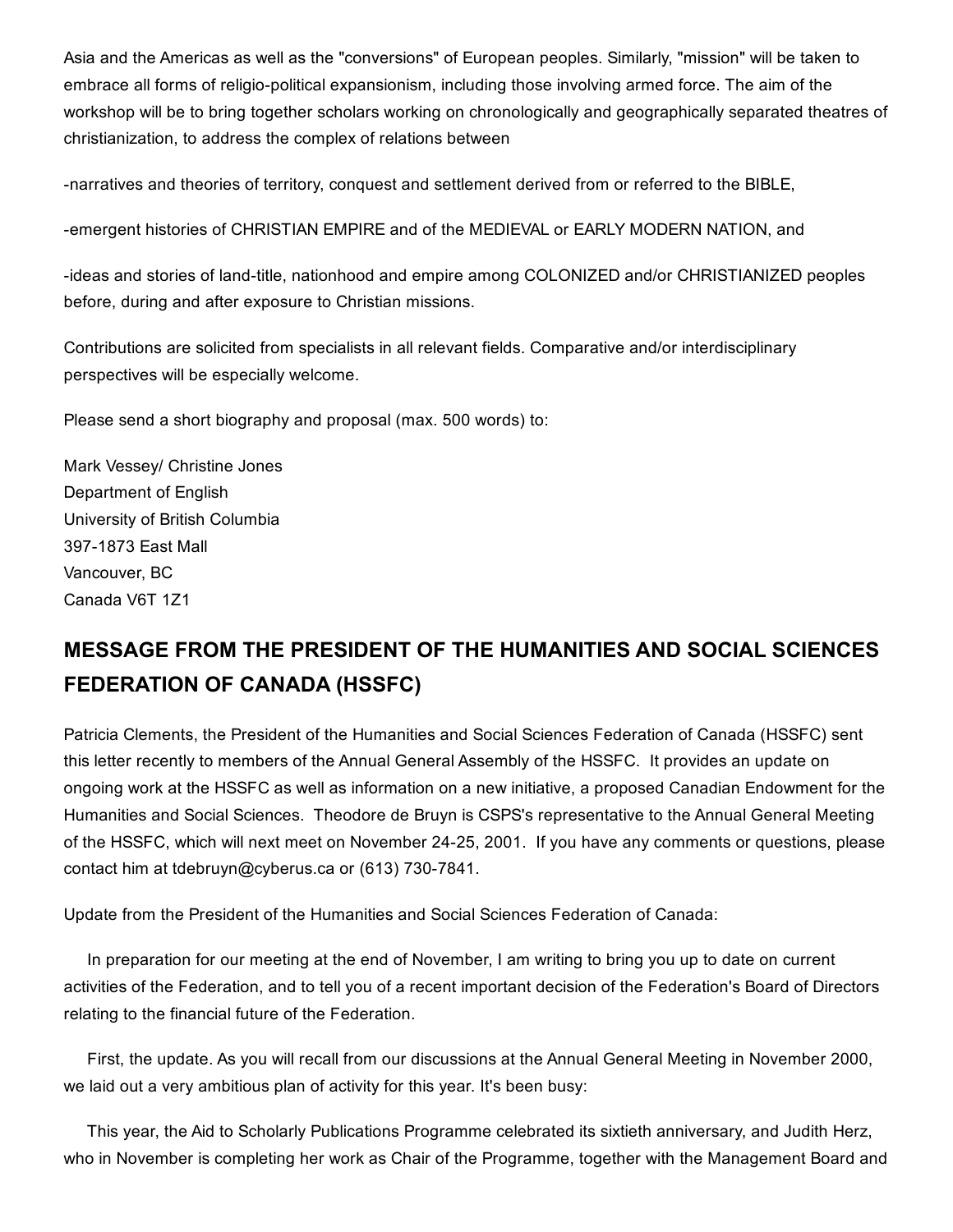Federation staff, produced an outstanding evening at the Congress in Laval. This was not only a splendid celebration, but also a clear demonstration of the effectiveness and importance of the ASPP in the creation of Canadian intellectual culture. This celebration of 60 years of support for research dissemination in the humanities and social sciences in Canada is not over: we will continue it at our Annual General Meeting in November.

Our communications efforts driven by the strategy presented at the AGM in November 2000, and managed by Denise Pelletier, our Vice-President for External Communications, with Douglas Lauriault, the Director in that area continue to develop successfully. Later in October, we will be launching a major communication effort of promotion of the liberal arts in Canada. Watch for our brochure which will arrive as an insert in University Affairs in November.

Michael Owen, Vice President Research Dissemination, has undertaken major work on behalf of the Federation in the area of Research Ethics. This is an issue on which he will report fully at the AGM. Within his portfolio are also other consultations on several areas crucial to our community, including our response to the SSHRC Humanities Report. The Congress at Université Laval also in Michael's portfolio was, by all accounts, an overwhelming success.

A group comprised of Wendy Robbins, Vice-President for Women's Issues, Louise Forsyth, Past-President, Michael Owen, Vice-President Research Dissemination, with Judith Herz, Chair of the ASPP chairing, is looking into ways in which the Congress and the Federation more generally can actively encourage aboriginal participation.

Our advocacy efforts in Ottawa have increased significantly. Recently, I met with the Director of Policy in the Prime Minister's Office to discuss issues related to research in the humanities and social sciences. On behalf of the Federation I presented a proposal to the Prime Minister for the establishment of on what we're calling the Canadian Graduate Research Fellowships. This is part of our plan for "Recruitment, Retention, and Recognition" in Canadian Universities: you will shortly receive a copy of this document. In August, I was invited to present a Federation brief to the House of Commons Caucus on Post-Secondary Education, which was meeting in Edmonton. This document is available on request from Jackie Wright.

By the end of this month, I will, as Federation President, have addressed a conference on The Liberal Arts and the New Economy, spoken on targeted funding to the National Meeting of Vice-Presidents Academic, participated in the Association of Commonwealth Universities Canadian consultation on "Engagement" and in the meeting of the Canadian Association of Graduate Studies, addressed the Board of the Social Sciences and Humanities Research Council on the subject of our central partnership with SSHRC, and presented a brief to the House of Commons Finance Committee. (See our website for the document we submitted).

We have been working to strengthen our key partnerships: with SSHRC, with the AUCC, with the CAUT, with other sister organizations in Ottawa and elsewhere. This work is bearing fruit: our brochure on the liberal arts is in part the outcome of our collaboration with the AUCC, which is launching a campaign for the arts and sciences on October 25th. And our key collaboration with the Council continues to be very positive.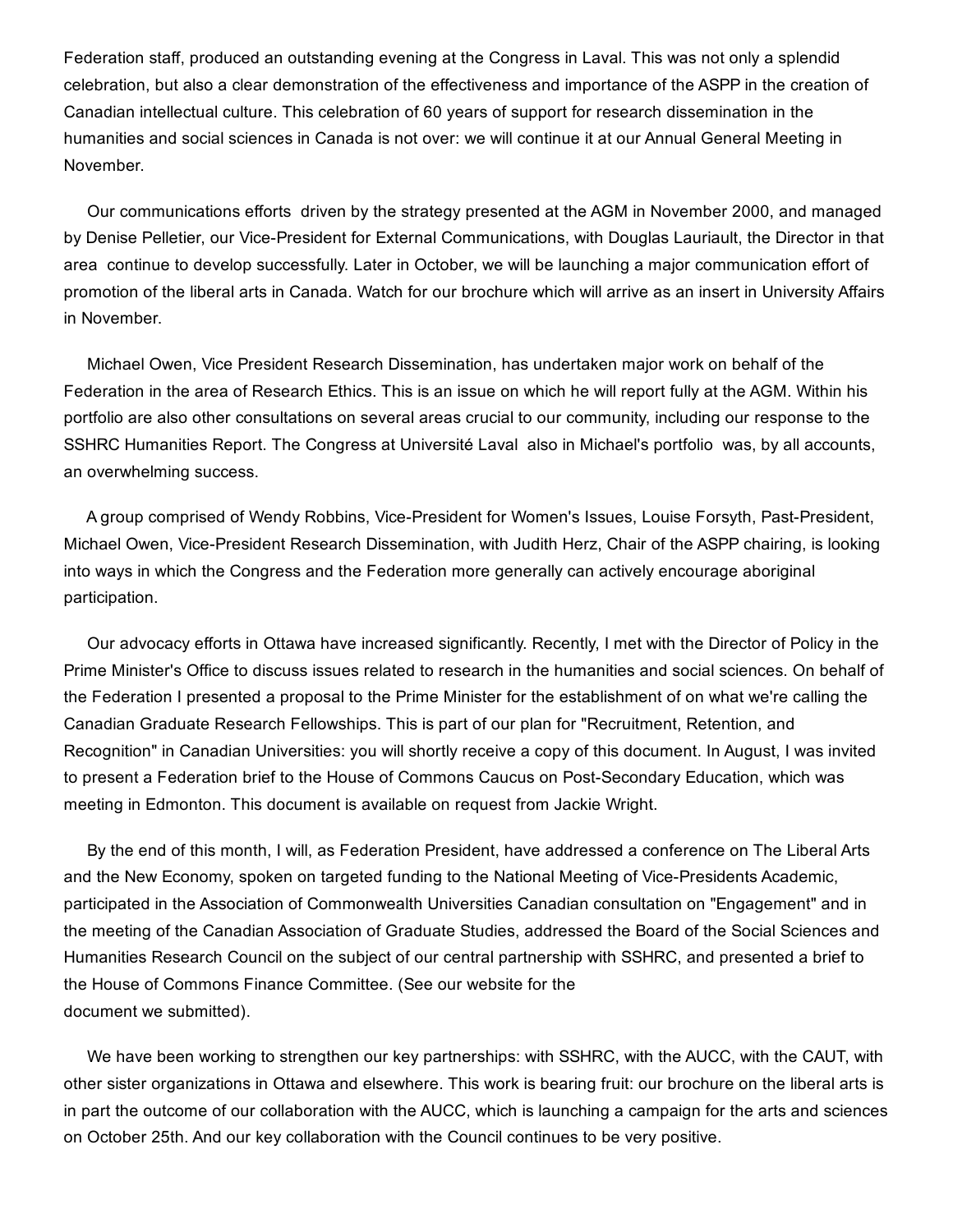And finally, to bring all of this activity together in the light of our strategic goals, the Strategic Planning Committee, working with the Acting Executive Director, Paul Ledwell, is developing a strategic planning document to guide our work over the next few years. This document will be presented for consideration by members of the General Assembly in November.

Secondly, the financial future of the Federation:

It is abundantly clear that, in the present circumstances, our disciplines need the strongest possible representation at the national level. Universities continue to be restructured; governments continue to fund programs in targeted areas. These issues alone require that the voice of the social sciences and humanities in Canada be strong. But these issues are not all. In our own disciplines, times are changing: new humanists and social scientists will be entering our universities in very large numbers as the demographic shift enacts itself over the next decade. It will be absolutely essential for the health of our disciplines that the scholarly infrastructure, represented by the associations, and the voice of our disciplines,

represented by the Federation, be strong and clear.

As we have contemplated, planned and organized these essential activities, we have equally considered how to meet the challenge of representing our members. At current financial levels, the Federation's ability to deal with issues that affect our members is constrained. As we contemplate strategic and long-term goals for the organization, the question of resources and our ability generally to meet these goals is a central issue that requires careful assessment.

As President of the Federation, I invited the Executive Committee to consider these issues, and I requested Dr Robert J. Merrett to help us analyse the potential for raising funds in support of the Federation's goals and mandate. Dr Merrett served as Associate Dean for External Relations and Fund Development during my term as Dean of Arts at the University of Alberta. Between 1997 and 1999, the Faculty of Arts conducted a fundraising campaign that raised just over six million dollars.

Professor Merrett provided a preliminary assessment of his findings to the Executive and the Board of the Federation last April. The Board passed a motion at this meeting requesting Dr Merrett, working with the Acting Executive Director, to develop a full proposal on a possible Fund Development Campaign for the Federation.

On Friday, September 21, the Board met by teleconference to consider the plan Professor Merrett had prepared. The Board unanimously approved the plan to launch a five-year campaign in November of this year. It also unanimously approved a recommendation to create a term position of Vice-President for Fund Development, an item which will be soon sent to you for ratification.

The target of this plan is an endowment of \$11.5 million in five years to be called The Canadian Endowment for the Humanities and Social Sciences. Income generated from this endowment of \$550,000 annually, will allow us to sustain our existing activities and to develop newly vigorous support for the humanities and social sciences in Canada.

This is a significant opportunity for the Federation, one that is crucial for the future of our disciplines and for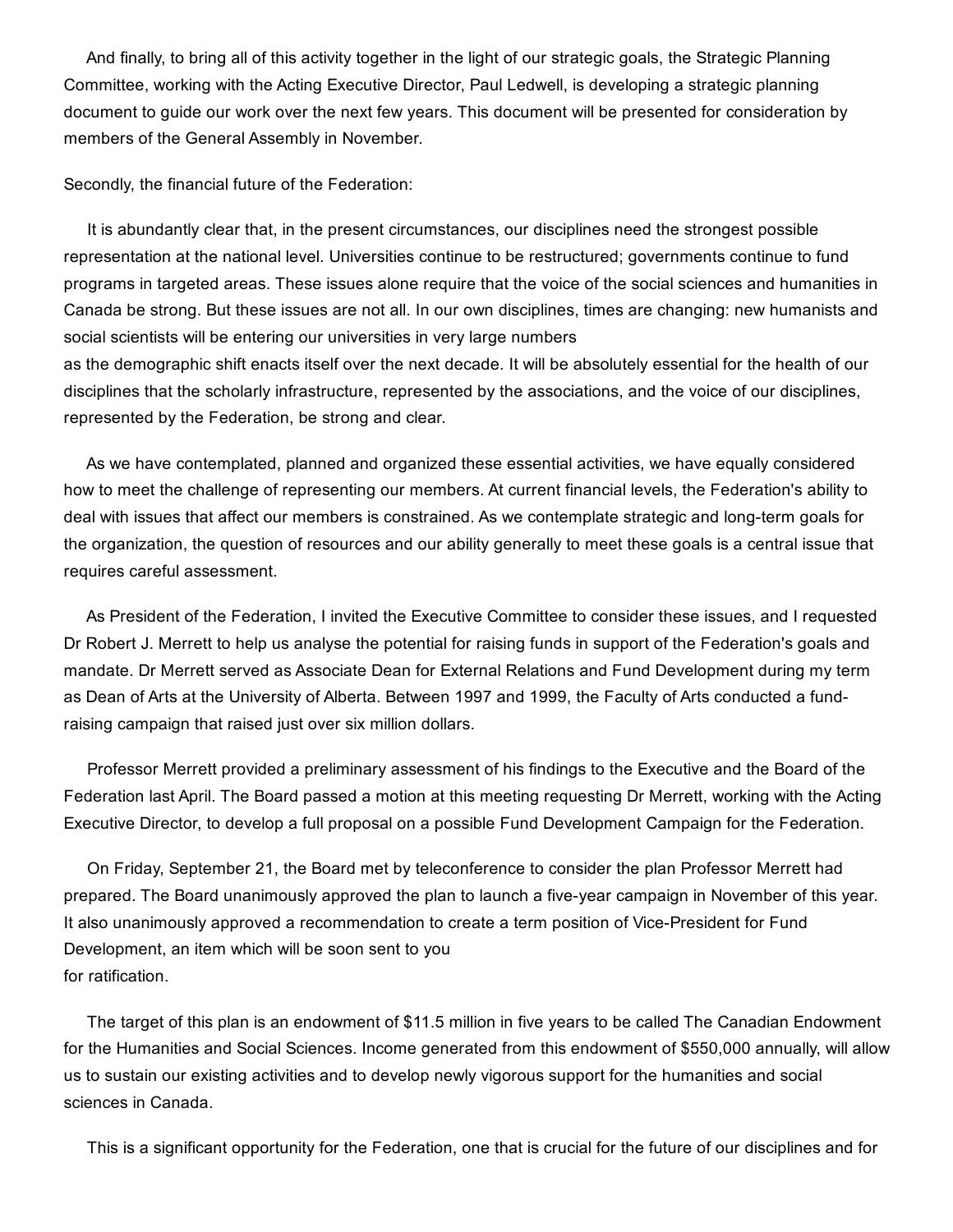the organization. It offers us the possibility of significantly strengthening the humanities and social sciences in this country. Our disciplines represent 53% of researchers in Canada, but, as is well known, only 12% of the research funding. We need an organization that is adequately resourced to speak for our disciplines in a strong, clear voice.

Of course, this means work. It also means renewal.

I very much look forward to discussing all of these issues during our Annual General Meeting which is scheduled for the whole of Saturday, November 24, and the morning of Sunday, November 25. It will be a full agenda, and it will make a difference. On behalf of the Executive and Members of the Board, I want to tell you how much your participation in this meeting will matter. It will have impact on the future of the humanities and social sciences in Canada.

Yours sincerely,

Patricia Clements, DPhil, FRSC President

PRIX D'ESSAINous invitons les membres de la faculté à nous recommander pour ce prix des essais sur le christianisme ancien du IIe au VIe siècle. Sont éligibles les essais reçus au cours de l'année civile 2001 de vos étudiants de premier cycle ou d'études supérieures.

Prix: Le gagnant ou la gagnante recevra le status de membre-étudiant de l'association pour un an, ainsi que le choix entre un cheque de 100 dollars ou l'assurance de reçevoir des frais (jusqu'à concurrence de 200 dollars) de son voyage au Colloque Annuel de l'Association pendant les réunions des Sociétés Savants à l'Université de Toronto, le 28-30 mai 2002, dans l'objectif d'y présenter l'essai gagnant.

Date limite: le 15 janvier 2002 Notification: le gagnant/la gagnante sera notifié/e le 22 mars 2002 ou avant cette date.

#### Veuillez adresser les textes à:

Patrick Gray School of Arts and Letters, Atkinson York University 4700 Keele Street Toronto, Ontario M3J 1P3

Veuillez indiquer le nom, l'adresse, et le numéro de téléphone de l'étudiant.

ESSAY PRIZEFaculty are invited to recommend student essays which deal with early Christianity (100600) for this prize. To be eligible, essays should have been submitted in the course of the calendar year 2001. Both graduate and undergraduate essays will be considered.

Award: The winning essayist will receive one year of membership in the Society, as well as the choice between a cheque for 100 dollars or the assurance of receiving the costs (up to a limit of 200 dollars) of his or her travel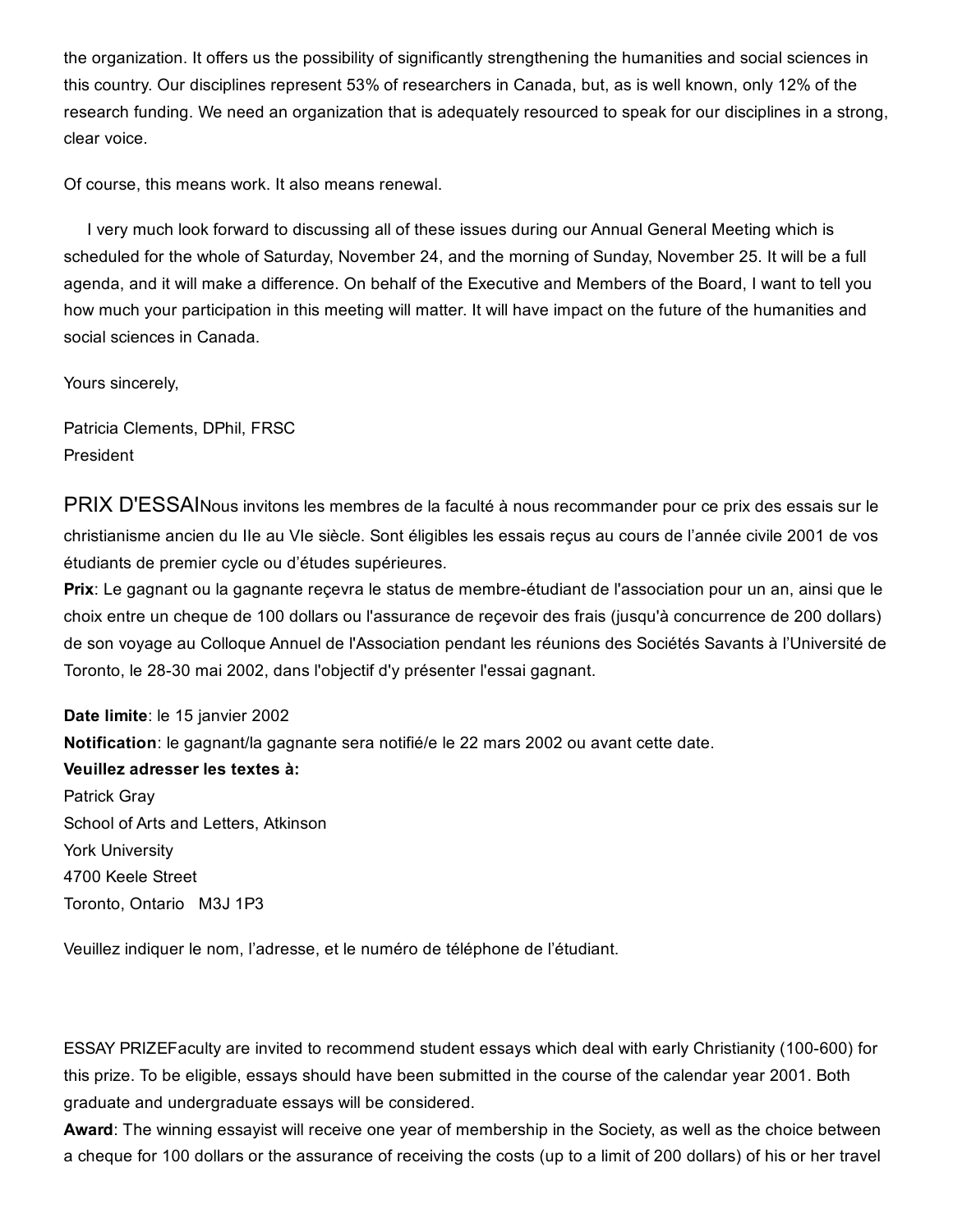to the Annual Conference of the Society during the meetings of the Learned Societies at the University of Toronto, 28-30, May, 2002, for the purpose of presenting the winning essay.

Deadline: January 15, 2002 Notification: The winner will be notified on or before March 22, 2002. Please address submissions to: Patrick Gray School of Arts and Letters, Atkinson York University 4700 Keele Street Toronto, Ontario M3J 1P3

Please include the name, address, and telephone number of the student.

## BASE D'INFORMATION BIBLIOGRAPHIQUE EN PATRISTIQUE

La base de donnée de la BIBP ([http://www2.ccsr.ca/csps/www.bibl.ulaval.ca/bd/bibp/\)](http://web.archive.org/web/20150201000941/http://www2.ccsr.ca/csps/www.bibl.ulaval.ca/bd/bibp/) a été mise à jour (upgrade) en octobre 2001. De plus, les principaux index de la BIBP sont maintenant disponible gratuitement sur le site en format PDF. D'autres index seront ajoutés dans le prochains mois.

The BIBP database ([http://www2.ccsr.ca/csps/www.bibl/ulaval.ca/bd/bibp/](http://web.archive.org/web/20150201000941/http://www2.ccsr.ca/csps/www.bibl/ulaval.ca/bd/bibp/)) has been upgraded as of October 2001. Also, the principal indices of the BIBP are now freely available on the site in PDF format. Other indices will be added in the coming months.

NEW MEMBERSOur society welcomes several new members:

Barbara Harrend Mt. Angel Seminary 15039 S. Macksburg Rd. Molalla, Or, 97038 USA Phone: 503-829-3797 Fax: 503-829-3797 Email: barbara@molalla.net

Mr. Ihab Khalil University of Waterloo 1408--10 Ruddington Dr. Toronto, ON M2K 2J7 Tel: 416-733-8676 Fax: 416-733-8676 the\_hab@hotmail.com

For an up-to-date Membership Directory/ Annuaire de membres please check our Society's homepage [www2.ccsr.ca/csps](http://web.archive.org/web/20150201000941/http://www2.ccsr.ca/csps). Please send the Editor any address corrections or new homepages.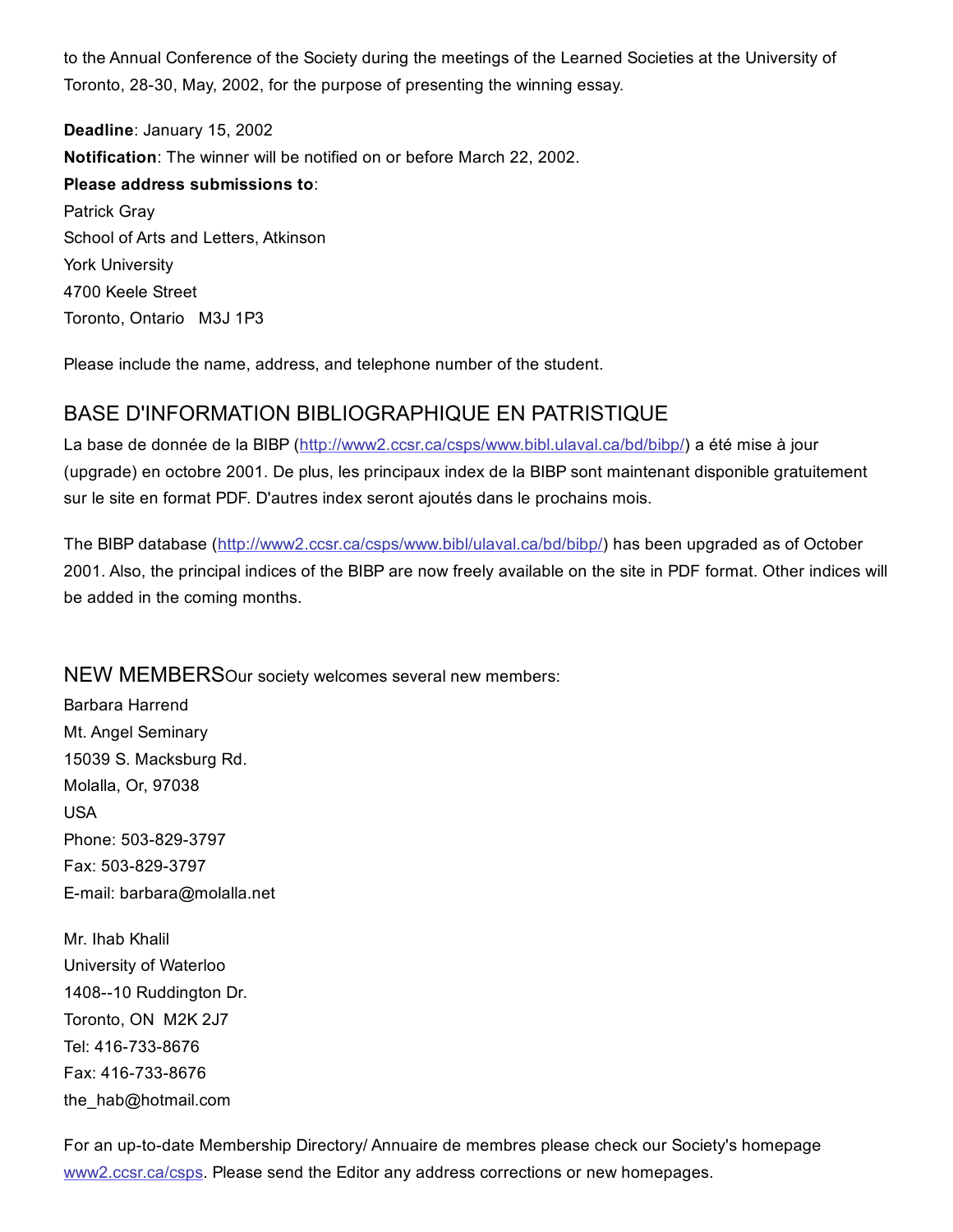NEWS FROM MEMBERSANDREAS ANDREOPOULOS is teaching Theology and Arts at Concordia University and was awarded a two year SSHRC fellowship to study the development of the iconography and theology of the Transfiguration. His article on the apse mosaic of St. Catherine's monastery, Sinai, will appear in "Byzantion" this December, and his contribution to the St. Michael's College Symposium "Mystics, Visions and Miracles" last March, titled "The Vision of Light and the Icon of the Transfiguration in the Fourteenth Century" is forthcoming in the symposium's proceedings.

J. KEVIN COYLE's recent publications include: "Augustin et le manichéisme," *Connaissance des Pères de l'Église* 83 (sept. 2001), pp. 45-55; "Prolegomena to a Study of Women in Manichaeism," in Paul Mirecki and Jason BeDuhn (eds.), *The Light and the Darkness: Studies in Manichaeism and Its World* (Nag Hammadi and Manichaean Studies, 50), Leiden: Brill, 2001, pp. 7992; "*Memoriae Apostolorum*: The Tombs and Remains of the Apostlesat Rome as Symbols in Augustine's Thought," in *Pietro e Paolo: Il loro rapporto con Roma nelle testimonianze antiche. XXIX Incontro di studiosi dell'antichità cristiana, Roma, 46 maggio 2000* (Studia Ephemeridis Augustinianum, 74), Rome: Institutum Patristicum Augustinianum, 2001, pp. 473-487; "Revisiting the Adversary in Augustine's *Contra aduersarium legis et prophetarum*" in M.F. Wiles and E.J. Yarnold (eds.), *Studia Patristica XXXVIII. Papers presented at the Thirteenth International Conference on Patristic Studies held* in Oxford 1999, Leuven: Peeters, 2001, pp. 56-63; "What Did Augustine Know about Manichaeism When He Wrote His Two Treatises *De moribus*?" in Johannes van Oort, Otto Wermelinger, and Gregor Wurst (eds.), A*ugustine and Manichaeism in the Latin West: Proceedings of the FribourgUtrecht Symposium of the International Association of Manichaean Studies* (Nag Hammadi and Manichaean Studies, 49), Leiden: Brill, 2001, pp. 43-56.

MICHEL DESJARDINS: Publication: "Teaching with the Guide to the Study of Religion," in ARC 29 (2001) 139 150. Promotions, honours: Wilfrid Laurier University's Award for Teaching Excellence (2001); 3M Teaching Fellow (2001); Promotion to Full Professor. Research: On "Concept of our Great Power" (NHL VI,4).

## BUREAU DE L'ACEP/ CSPS EXECUTIVE

### $(2001 - 2002)$

To contact the Executive officers, please see the Membership Directory / Annuaire des membres

Président/President, Peter Widdicombe [2000-2002]

Vice-président/Vice-President, Pamela Bright [2000-2002]

Secrétaire/Secretary, Patrick Gray [2000-2003]

Trésorier/Treasurer, Tim Hegedus [2000-2003]

Présidente du programme/Programme Chair, Ritva Williams [2001-2002]

Editeur du Bulletin & Webmaitre/ Bulletin Editor & Webmaster, Tim Pettipiece  $[2001 - 2004]$ 

Programme Committee: Ritva Williams [2000-2002]